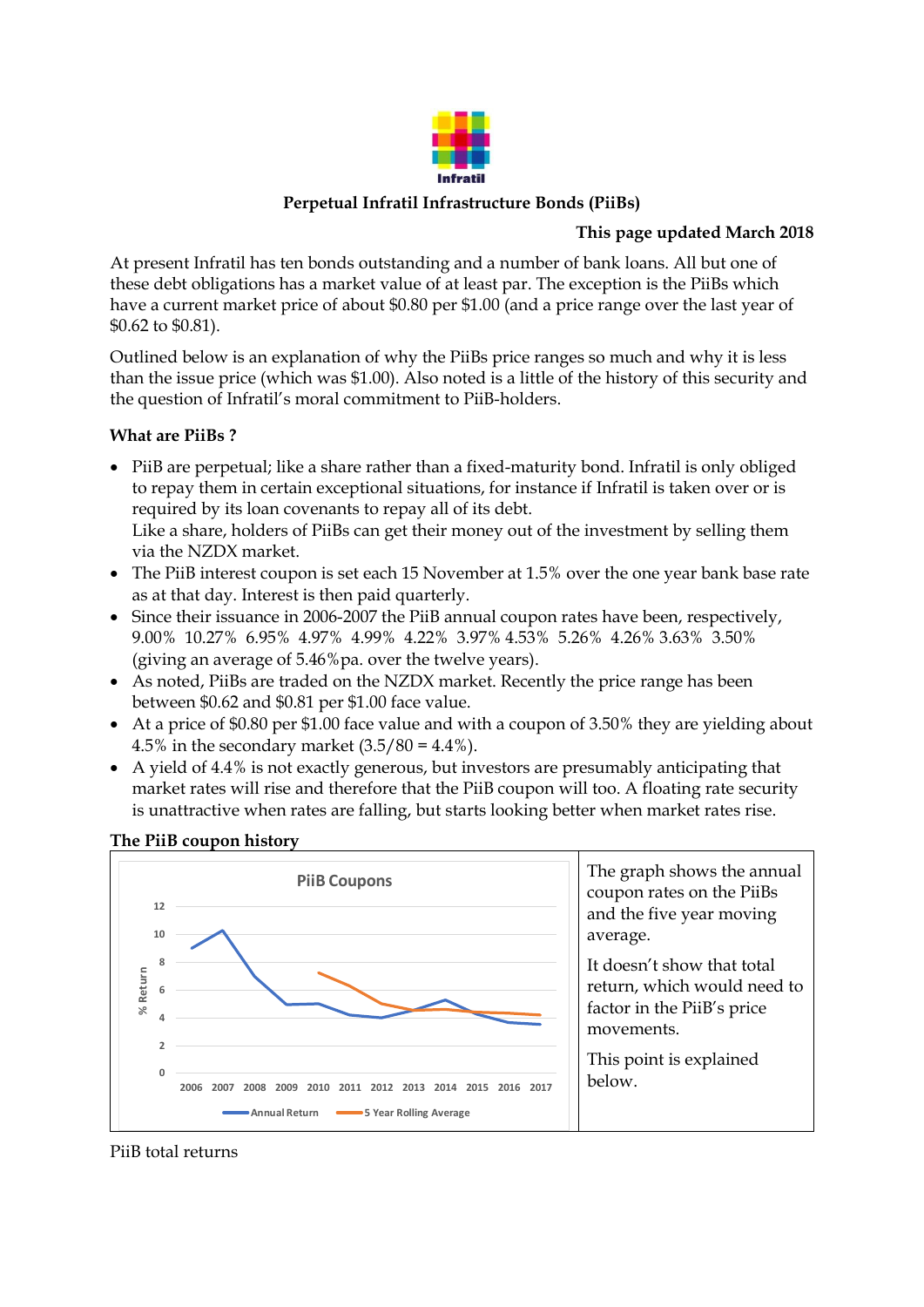

With the PiiBs, an investor's total return will depend on the coupon and the purchase and sale price.

- Someone who purchased the PiiB back in 2006 at \$1.00, earned 5.5% in average coupon for twelve years and then sold for \$0.80, will have a total return of only 4.2%pa.
- Someone who purchased them five years ago at \$0.59, earned an average coupon of 4.2% and now sells at \$0.80, will have a total return of 12.9%pa.

As will be apparent from the coupon and price fluctuations, there is plenty of potential for the total return to fluctuate too.

## **The initial investors & their disappointment**

At the time of their issue, investors purchased PiiBs because they were a high yielding bond, but as the coupon declined (because the Reserve Bank lowered short term interest rates) this ceased to be the case. PiiB-holders who then wished to sell their PiiBs found that the price had fallen.

There was clearly a level of surprise (shock and disappointment) amongst many investors. Most bonds provide a fixed coupon and a fixed maturity date. From a great deal of interaction with people who had purchased PiiB, it become very obvious that at least some investors had not appreciated the potential for the coupon and the capital price to decline to the extent they did.

It is fair to say that Infratil management were also shocked by what transpired. But, given that monetary authorities (including the Reserve Bank of New Zealand) have pushed interest rates to their lowest ever levels, surprise is natural. No one foretold New Zealand interest rates at such levels?

It is worth also noting that the people who purchased the PiiBs back in 2006 and 2007 were not alone. There were a total of six issues of similar securities (ASB, Credit Agricole, Fonterra, Infratil, Origin Energy and Rabobank) amounting to \$1,935 million. There were worse investments too. After that period sixty seven finance companies failed leaving over 150,000 New Zealand depositors with \$3,000 million of losses.

## **Could Infratil bailout the PiiB-holders?**

The investment performance of the PiiBs has disappointed investors and issuer alike. The nature of the New Zealand capital markets makes it generally undesirable for a company such as Infratil to have disappointed investors, and the investors' advisers who originally recommended the PiiBs would also like to see the lot of their clients improved.

Two ways are suggested to bring this about. The PiiBs could be repurchased or the PiiBs could be swapped for a "better" instrument. These suggestions have not been taken up, for reasons noted below: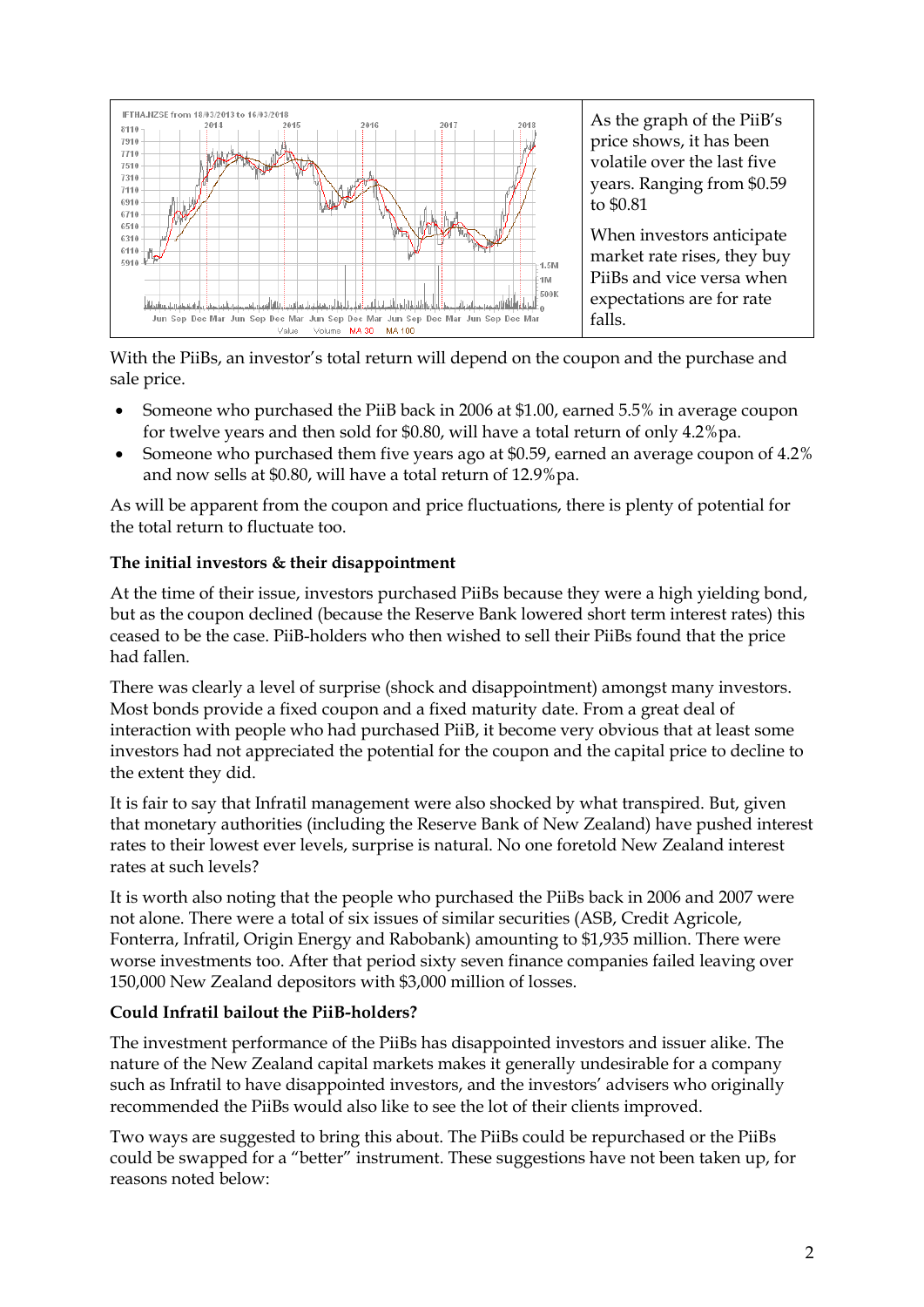### **1. Repurchase**

Over the last few years, Infratil has repurchased approximately \$7 million face-value of PiiB for about \$4 million. These repurchases have occurred with the intention of ensuring that the market is liquid. At times in NZ there can be more sellers than buyers for a security and a determined seller could be obliged to accept an absurdly and unfairly low price. To avoid this situation, Infratil has occasionally purchased PiiBs to ensure a relatively orderly market.

Naturally it has been suggested that Infratil could (or should) buy back the PiiBs at a much higher price. There are impediments to the Infratil board endorsing this. Today, the market price of the PiiBs is \$0.81. If Infratil offered to acquire them for \$1.00 it would represent a material transfer of value from Infratil's shareholders to its bondholders. In such a situation, would the directors be fulfilling their duty to act in Infratil's best interest? What would be the overall merits of offering to pay \$233 million to acquire securities with a market value of \$189 million?

Any value transfer between one class of Infratil security holders and another must pass the test of leaving neither worse off. The repurchase of PiiBs at an above-market price would be transferring value from shareholders to bondholders rather than creating a win/win.

### **2. Security swap**

As an alternative to buying back the PiiBs it has been suggested that Infratil could offer to swap them, for conventional fixed-maturity bonds, or shares, or a mixture of bonds and shares. This proposal suffers from two flaws. It tends to require that Infratil offers a new security (share or bond) worth \$1 to repurchase a PiiB with a market price of \$0.81. This has the same problem as the repurchase outlined above. Or it would entail Infratil offering to issue shares or bonds also worth \$0.81 in exchange for the PiiBs, but suggestions along these lines are either very complex or something holders of PiiB can do themselves. Ie. there is nothing to stop a PiiB-holder today selling their PiiBs and using the proceeds to buy other shares or bonds.

Someone once said "for every complex question there is often a simple answer, but it is usually wrong"; that is the predicament created by the PiiB. But, as noted below, the situation for holders is not hopeless, even if it is very disappointing.

#### **PiiB returns from here?**

.

As outlined above, an investor who buys PiiBs today at \$0.81 per \$1.00 will receive an overall return determined by both the annual coupon rate and the price at which they later sell the PiiBs.

In past versions of this explanatory note we have included bank forecasts of interest rates. We are leery to do so again because it seems the even the banks are largely guessing, or basing forecasts of a long list of assumptions (as in "if rates in the US, Japan, UK, Europe and Australia stay down and inflationary pressures remain quiescent then we expect NZ rates to also not rise").

In the absence of clarity about future interest rates in New Zealand, we can say that higher rates are likely to improve the total return provided by the PiiBs (ie the coupon and price are likely to rise) and vice versa.

The following table gives a matrix of possible returns for the next three years. It assumes someone buys PiiBs at \$0.81. A range of scenarios are then given involving rising and falling coupons and rising and falling PiiB prices.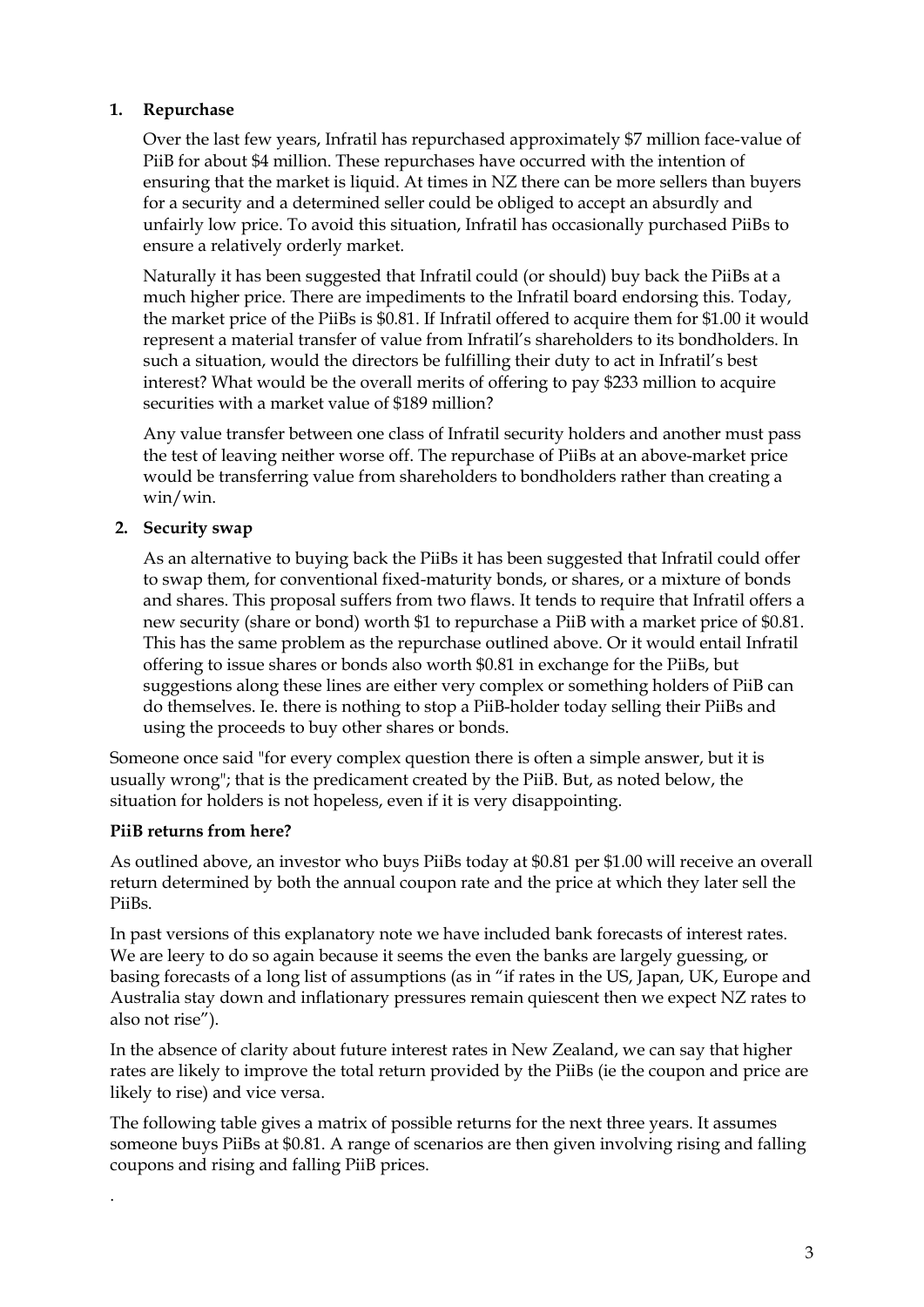| Sale Price After 3 Years | Average Coupon<br>$3.0\%$ pa. | Average Coupon<br>$4.0\%$ pa. | Average Coupon<br>$5.0\%$ pa. |
|--------------------------|-------------------------------|-------------------------------|-------------------------------|
| Price $= $0.71$          | $-0.4\%$ pa.                  | $0.9\%$ pa.                   | $2.1\%$ pa.                   |
| Price=\$0.81             | $3.0\%$ pa.                   | $4.9\%$ pa.                   | $6.2\%$ pa.                   |
| Price=\$0.91             | $7.5\%$ pa.                   | $8.7\%$ pa                    | $9.9\%$ pa.                   |

This is not intended to suggest that investors should buy PiiBs or sell them. It merely shows the two factors (coupon and future price) which set the total return and gives an idea of a likely range.

Given that market interest rate on three year bonds or bank deposits are about 3%pa. it's not difficult to understand the attraction of the higher risk and higher return from PiiBs.

# **Compliance With Legal Obligations**

When the PiiBs were issued Infratil naturally took steps to ensure the issue complied with the law and that investors were not mislead. The issue terms promised investors a margin above the one year bank wholesale rate and the offer documents warn that the price and coupon on the bonds could vary depending on market conditions.

However, it is still fair to ask "Since the issue occurred there have been developments that were not foreseen. Does this have any consequences for the legal efficacy of the issue documents?". Or put simply, things have happened to the price and coupon of the PiiB which were not anticipated in 2006, do these developments change Infratil's legal obligations to holders of the PiiBs? This was very carefully considered and management concluded that Infratil continues to be in full compliance with the law.

The role of the PiiB trustee and others involved with the bond issue is worth noting in this context. The trustee\* must exercise reasonable diligence to monitor whether or not the PiiBs are in compliance with the Trust Deed and the offer terms. This is not the same as ensuring compliance with securities law, but naturally a trustee with wide experience of both the law and the terms of different securities would be likely to be aware of legal issues. This is also true of the banks and brokers who arranged and distributed the bonds. None of these parties has raised any issues about the PiiBs' compliance with the law. Incidentally, this note and other relevant material placed on the Infratil website is widely available.

(\* The Financial Markets Conduct Act 2013 now designates trustees as "Supervisors".)

## **"The Spirit" of Compliance**

There is "word of the law" and there is "spirit of the law". When the PiiB's coupon/price slumped Infratil received a number of requests to "solve the problem" and two fairness points were often raised:

- "Infratil has had a windfall gain because of unexpected developments, Infratil has an obligation to look at the spirit of the transaction and address PiiB-holders' returns."
- "Investors expect to be paid 1.5% more than they could get from placing a deposit with a bank and do not accept that "bank rate" could mean a wholesale rate that could be lower than bank retail deposit rates."

Infratil has not had a windfall gain from the PiiBs. This may be disputed by a PiiB-holder who has seen coupon and price fall and may assume "I have lost, ergo you have gained". The reality is more complex because for Infratil the PiiB issue was one of many interrelated transactions as the funds were applied to various purposes and interest rates swaps were used to convert the funding to a fixed cost.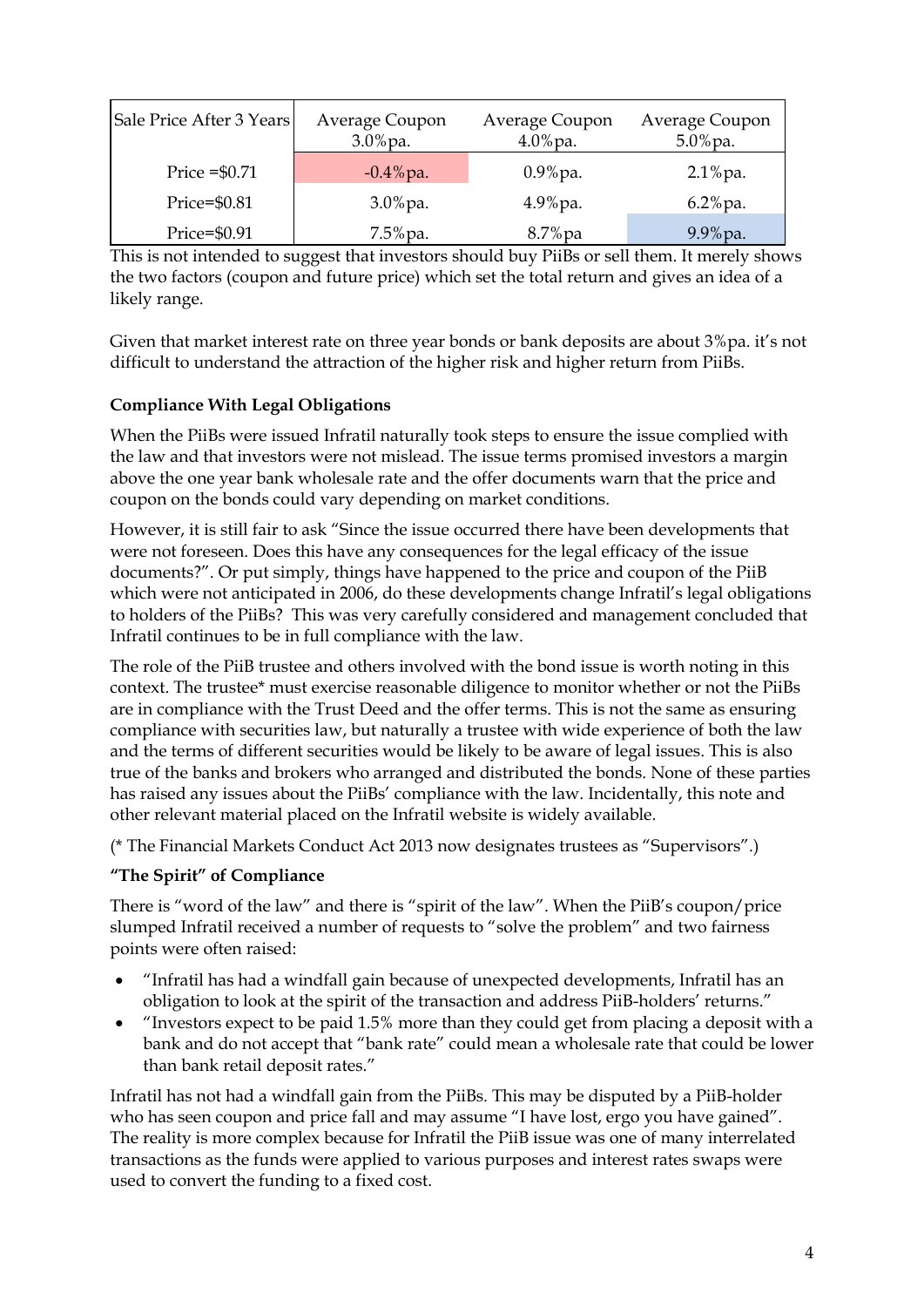As the saying goes, "You cannot step twice into the same river; for other waters are ever flowing on to you". It is not possible to go back and unpick one stitch of many, not least because of the nature of a company's obligations. Ultimately a company's many transactions result in gains and losses with the net benefit/cost taken by shareholders who would balk at a retrospective reallocation of one component.

The second "in the spirit" issue is whether Infratil should lift the PiiB coupon. Again, the complexity and difficulty of defining what investors expected in 2006 makes it impossible to reinvent investor expectations. It is correct that over the decade there has been a lot of change in the interest rates banks offer to different types of depositors, for different terms, and dependent on the different lender rights.

But Infratil clearly bears no responsibility for how trading banks change their borrowing rates or how Reserve Bank regulations flow through to market interest rates.

### **Summary**

Since the PiiBs were first issued in 2006 the financial markets have been significantly disrupted. A great many financial relationships which seemed enduring in 2006 have been recast. These market changes meant that the PiiB's coupon and market price have not followed an expected course.

Infratil bears no responsibility for these market changes, nevertheless Infratil has considered if something could be done to improve the lot of PiiB-holders. Unfortunately, it was apparent that actions that would help holders of PiiBs would hurt shareholders, and this was deemed to be neither practical nor fair.

Someone contemplating buying or selling the PiiBs needs to take into account what could happen to New Zealand interest rates and any factors that could change the price of the PiiBs.

- **1.** The very low short-term interest rates set by the Reserve Bank of New Zealand.
- **2.** The relative rates offered by NZ banks to retail and wholesale depositors.
- **3.** One-year interest rates versus five-year interest rates.
- **4.** Credit spreads.

Each of these factors could change in future to either hurt or help the value and returns on the PiiBs. Regrettably it is extremely difficult to provide guidance. The last decade has been full of surprises.

#### **Appendix: What is the "1 year swap rate"?**

Simply, this is the base rate a company such as Infratil would agree with a bank if borrowing on a fixed rate basis. If today Infratil were to ask one of its banks for a one year fixed rate loan, the bank would probably express the pricing as "1 year swap rate + margin".

An explanation of how the rate is determined is more complex and is outlined below.

The key point (especially in the context of the UK bank LIBOR and Australian bank bill rate scandals) about swap rates is that they are used by commercial borrowers and banks because lenders and borrowers trust them. Details about which banks supply swap rate quotes, and the rules they are obliged to follow when providing swap bids and offers (which are used when the official "Swap Rate" is set each day), are set out on the NZ Financial Markets Association web site:

## [http://www.nzfma.org/Site/practices\\_standards/reference\\_rate\\_rules.aspx](http://www.nzfma.org/Site/practices_standards/reference_rate_rules.aspx)

The more basic question "what is an Interest Rate Swap?" is addressed with the following example (NB for the sake of simplicity the following omits the roles of "bid" "offer" and "mid" rates):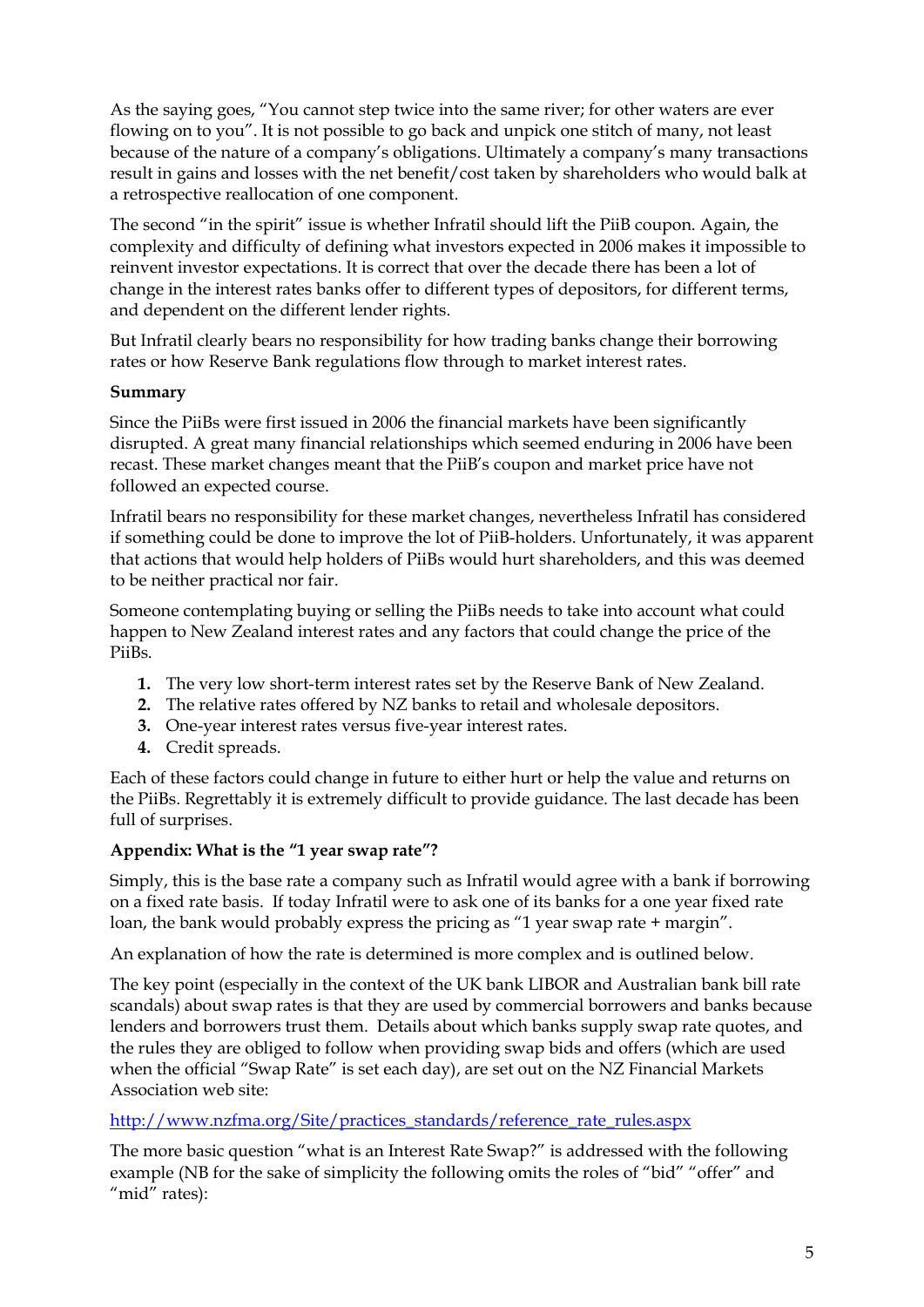- In NZ, bank loans are often priced relative to the bank bill rate. Bank bills are short term securities (6 month or less) and are actively traded in the money market. Today the 3 month bank bill rate is 2.29%. Past rates are available on[:http://www.rbnz.govt.nz/statistics/exandint/b2/data.html](http://www.rbnz.govt.nz/statistics/exandint/b2/data.html)
- A corporate borrower, such as Infratil, may pay a rate on a loan from ANZ priced as Bank Bill +1% with the bill rate reset every three months. (So today the coupon rate on the loan would be 2.29% + 1.0% = 3.29% and in three months the rate would be reset to reflect the then bill rate plus the 1% margin, etc.). The loan may be five years, but the bill rate would be reset every three months.
- Because Infratil prefers to have its borrowing cost fixed for a number of years rather than just three months, Infratil may "swap" its floating rate for a fixed rate with a bank (which can differ from the bank providing the loan). The swap could be for the whole five year term of the loan.
- Under the swap the bank, say BNZ, would pay the interest on Infratil's loan from ANZ and Infratil would pay BNZ a fixed interest amount on the loan.

The net effect of this arrangement is that Infratil has a five year loan with a fixed rate. Infratil has "swapped" from paying "Bill + 1%" to paying "5 year Swap rate +1%".

Of course Infratil could have just borrowed the money from the bank at the fixed rate of "5 year swap rate +1%". The net effect would be the same.

## **Historic Context**

In January 2012 the following article appeared in the Financial Times written by columnist James Mackintosh. The article shows that Infratil's perpetual bonds are not the only ones to cause problems for investors. By perverse irony, this article was written in response to a recovery in the value of the UK Government perpetual bonds (known as war loans). This wasn't a coincidence; in 2012 interest rates were at all-time lows. The UK perpetual bonds pay a fixed coupon, so when market interest rates are very low that improves the relative attractiveness (hence value) of the bonds. Infratil's perpetual bonds pay a coupon which is reset each year, so when those rates are very low, the yield on the bonds is low and that depresses their value.

Very low short-term interest rates are bad for holders of Infratil's perpetual bonds and good for holders of UK government perpetual bonds. It is reasonable to anticipate that vice versa will also pertain.

The Financial Times 20th January 2012

The British government has a rare opportunity to save £10 million a year and gain positive PR at the same time, courtesy of the fearful bond market.

All the UK has to do is pay off its first world war debts, of which £2 billion is still outstanding thanks to an archaic bond with no redemption date.

This War Loan is little more than an historic curiosity to most investors. But the oddities of the bonds' structure have combined with the lowest yields on long bonds since just after the second world war to create an opportunity for the government – one from which investors could profit too.

The history of the bonds is fascinating. In 1932 Britain managed to swap a 5 per cent War Loan, with a fixed maturity date, for undated bonds paying only 3.5 per cent. If this sounds as terrible as the debt swap Greece is proposing, it was – except that the UK deal was worse, in that it created bonds that never mature.

As postwar inflation took hold, War Loan suffered along with other government debt, hitting a low of 20p in the pound at the end of 1974.